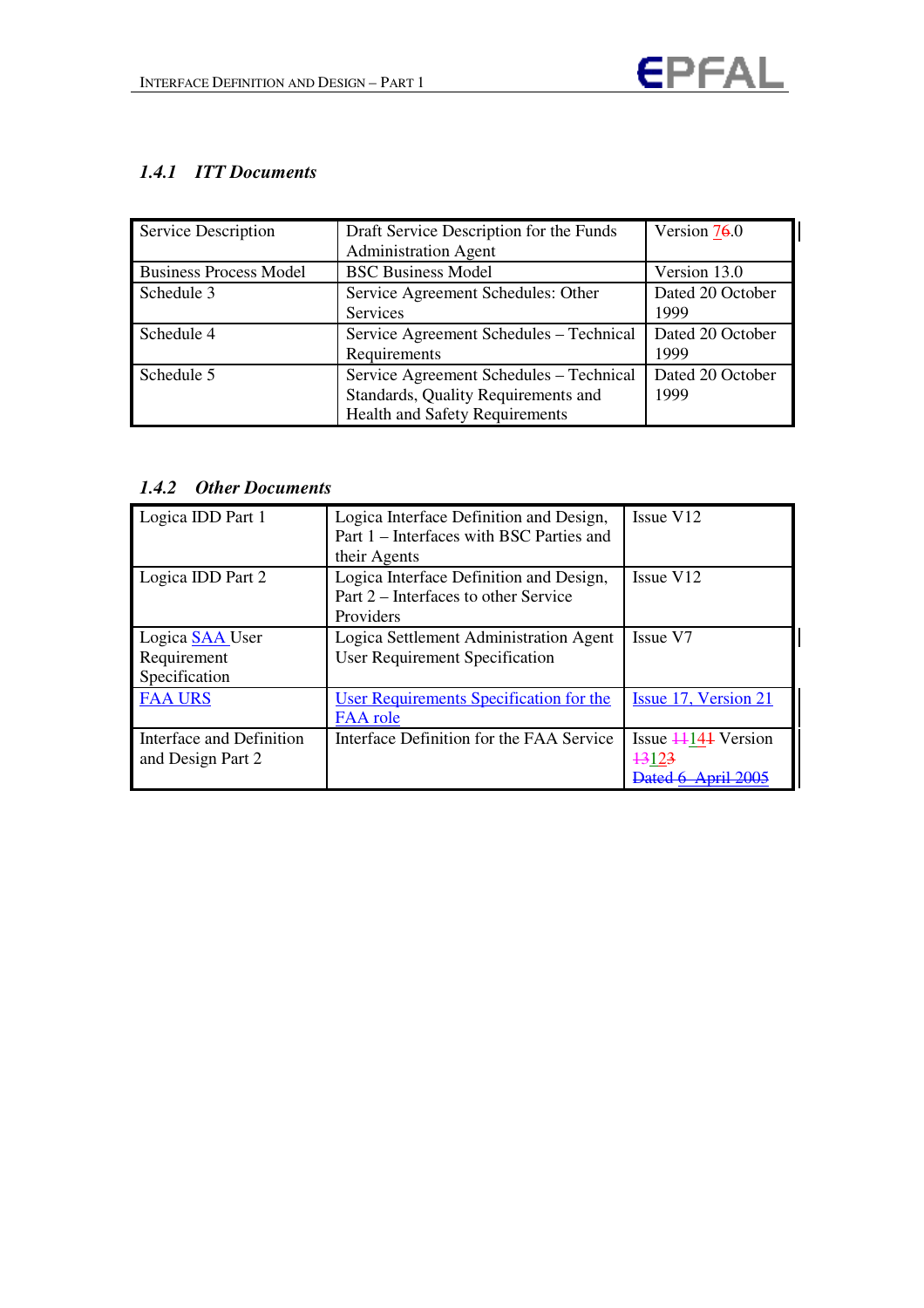

## **3.3.3** *Confirmation Notices*

| <b>Interface ID:</b>                                               | User:                                                                                                                   | <b>Title:</b>                                                                | <b>ITT</b> reference: |  |  |
|--------------------------------------------------------------------|-------------------------------------------------------------------------------------------------------------------------|------------------------------------------------------------------------------|-----------------------|--|--|
| <b>FAA-I003</b>                                                    | <b>BSC</b> Party                                                                                                        | Confirmation                                                                 | <b>FAA SD 11.7</b>    |  |  |
|                                                                    | <b>BSCCo</b>                                                                                                            | <b>Notices</b>                                                               | <b>RETA SCH4</b>      |  |  |
| Mechanism:                                                         | <b>Frequency:</b>                                                                                                       | <b>Volumes:</b>                                                              |                       |  |  |
| Manual Hardcopy                                                    | Daily                                                                                                                   | Low: 100 Confirmation Notices                                                |                       |  |  |
| by post                                                            |                                                                                                                         | dispatched per working day                                                   |                       |  |  |
|                                                                    |                                                                                                                         | Average: 200 Confirmation Notices                                            |                       |  |  |
|                                                                    |                                                                                                                         | dispatched per working day                                                   |                       |  |  |
|                                                                    |                                                                                                                         | High: 300 Confirmation Notices                                               |                       |  |  |
|                                                                    |                                                                                                                         | dispatched per working day                                                   |                       |  |  |
|                                                                    |                                                                                                                         |                                                                              |                       |  |  |
| <b>Interface Requirement:</b>                                      |                                                                                                                         |                                                                              |                       |  |  |
|                                                                    |                                                                                                                         |                                                                              |                       |  |  |
|                                                                    |                                                                                                                         | Tax document detailing amounts paid to or received from BSC Parties on a     |                       |  |  |
|                                                                    |                                                                                                                         | Payment Date. Support for standard rate VAT and zero rate VAT BSC parties.   |                       |  |  |
|                                                                    |                                                                                                                         |                                                                              |                       |  |  |
|                                                                    |                                                                                                                         | In addition, the BSCCo receives a confirmation notice detaling detailing the |                       |  |  |
|                                                                    |                                                                                                                         | amount of VAT imbalance transferred to/from the BSCCo to/from the BSC        |                       |  |  |
| Clearer in relation to that Payment Date.                          |                                                                                                                         |                                                                              |                       |  |  |
| Support for standard rate VAT and zero rate VAT BSC                |                                                                                                                         |                                                                              |                       |  |  |
|                                                                    |                                                                                                                         |                                                                              |                       |  |  |
| Details will include:                                              |                                                                                                                         |                                                                              |                       |  |  |
|                                                                    |                                                                                                                         |                                                                              |                       |  |  |
| Date of Issue                                                      |                                                                                                                         |                                                                              |                       |  |  |
| <b>BSC Party Name</b>                                              |                                                                                                                         |                                                                              |                       |  |  |
| <b>BSC Party Address</b>                                           |                                                                                                                         |                                                                              |                       |  |  |
| <b>BSC Party facsimile Number</b>                                  |                                                                                                                         |                                                                              |                       |  |  |
| <b>Confirmation Notice Number</b>                                  |                                                                                                                         |                                                                              |                       |  |  |
| <b>Advice Note Number</b>                                          |                                                                                                                         |                                                                              |                       |  |  |
| <b>Payment Date</b>                                                |                                                                                                                         |                                                                              |                       |  |  |
|                                                                    | BSC Party VAT country code (if applicable)                                                                              |                                                                              |                       |  |  |
|                                                                    |                                                                                                                         |                                                                              |                       |  |  |
|                                                                    | <b>BSC-VAT</b> registration number (if applicable)<br>VAT Statement (dependent on whether BSC party is UK or non UK and |                                                                              |                       |  |  |
| whether paid or received).                                         |                                                                                                                         |                                                                              |                       |  |  |
| <b>Confirmation Notice Number</b>                                  |                                                                                                                         |                                                                              |                       |  |  |
| <b>Advice Note Number</b>                                          |                                                                                                                         |                                                                              |                       |  |  |
|                                                                    |                                                                                                                         |                                                                              |                       |  |  |
| <b>Payment Date</b><br><b>Tax Point</b>                            |                                                                                                                         |                                                                              |                       |  |  |
|                                                                    |                                                                                                                         |                                                                              |                       |  |  |
| <b>Settlement Date</b>                                             |                                                                                                                         |                                                                              |                       |  |  |
| ➤<br><b>Settlement Code</b>                                        |                                                                                                                         |                                                                              |                       |  |  |
|                                                                    |                                                                                                                         |                                                                              |                       |  |  |
| $\triangleright$ Description                                       |                                                                                                                         |                                                                              |                       |  |  |
| $\triangleright$ Amount excluding VAT<br>$\triangleright$ VAT rate |                                                                                                                         |                                                                              |                       |  |  |
| $\triangleright$ VAT amount                                        |                                                                                                                         |                                                                              |                       |  |  |
|                                                                    |                                                                                                                         |                                                                              |                       |  |  |
| $\triangleright$ Total including VAT                               |                                                                                                                         |                                                                              |                       |  |  |
| Total amount net of tax liabilities<br>≻                           |                                                                                                                         |                                                                              |                       |  |  |
| ➤                                                                  | VAT statement (dependent on whether BSC party is UK or non UK                                                           |                                                                              |                       |  |  |
|                                                                    | registered and whether paid or received)                                                                                |                                                                              |                       |  |  |
|                                                                    |                                                                                                                         |                                                                              |                       |  |  |

Backing Sheet also to include support for standard rate VAT and zero rate VAT BSC parties.